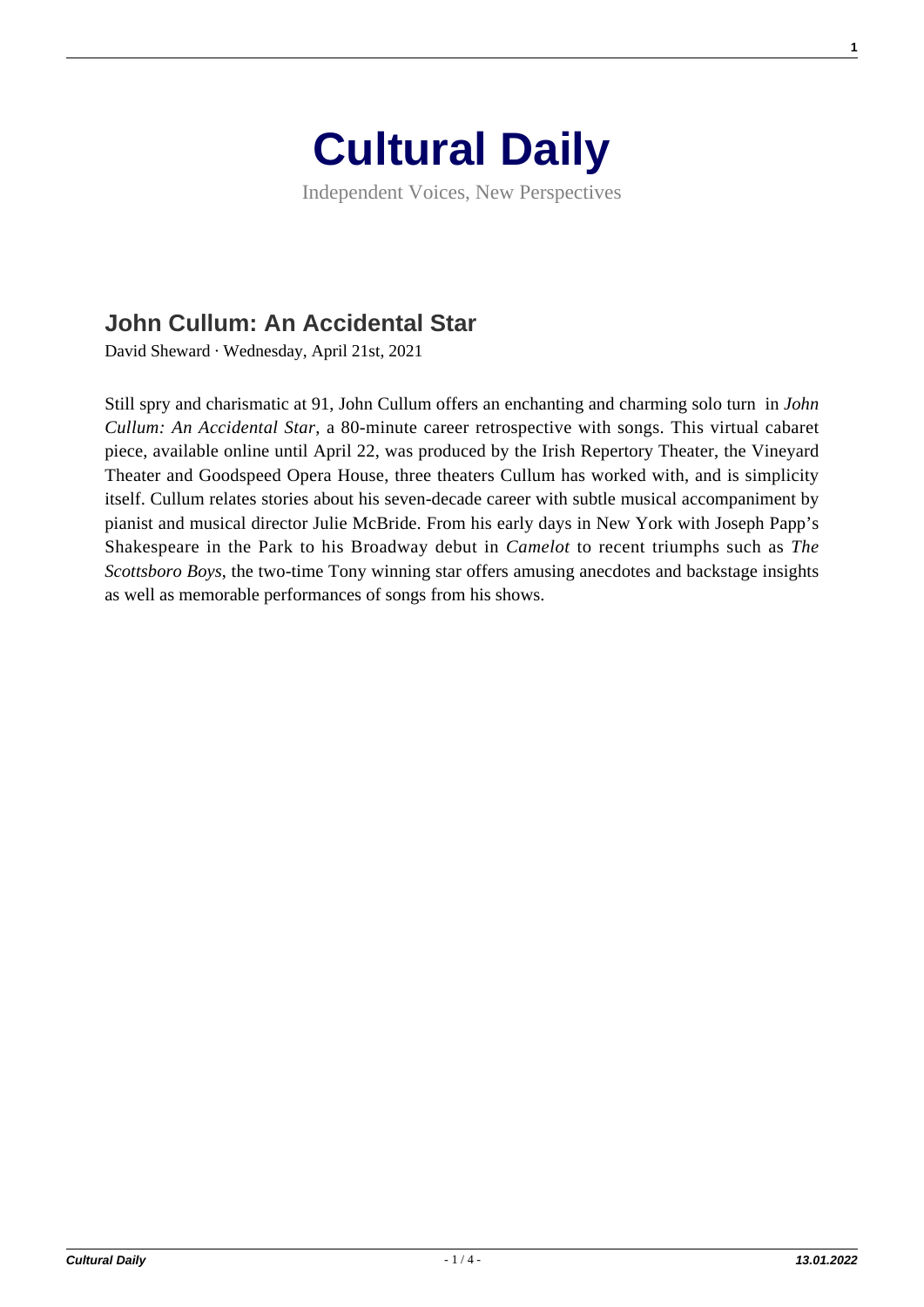

John Cullum in *John Cullum: An Accidental Star*. Credit: Carol Rosegg

David Thompson wrote the concise script and Lonny Price provided the straightforward direction, consisting of Cullum seated on a stool center stage with just enough varying shots to lend variety. The theme tying together his stories is the unpredictable and unintentional nature of many of his triumphs. Hence the title. When he first arrived in New York in the late 1950s from Tennessee, Cullum began nabbing roles in classical productions and established himself as a Shakespearean with several repertory roles in Papp's summer series. He got into *Camelot* by not only outsinging, but also outacting rivals for a role as one of the knights. This led to him understudying star Richard Burton and replacing Roddy MacDowall as the villain Mordred in the Broadway company.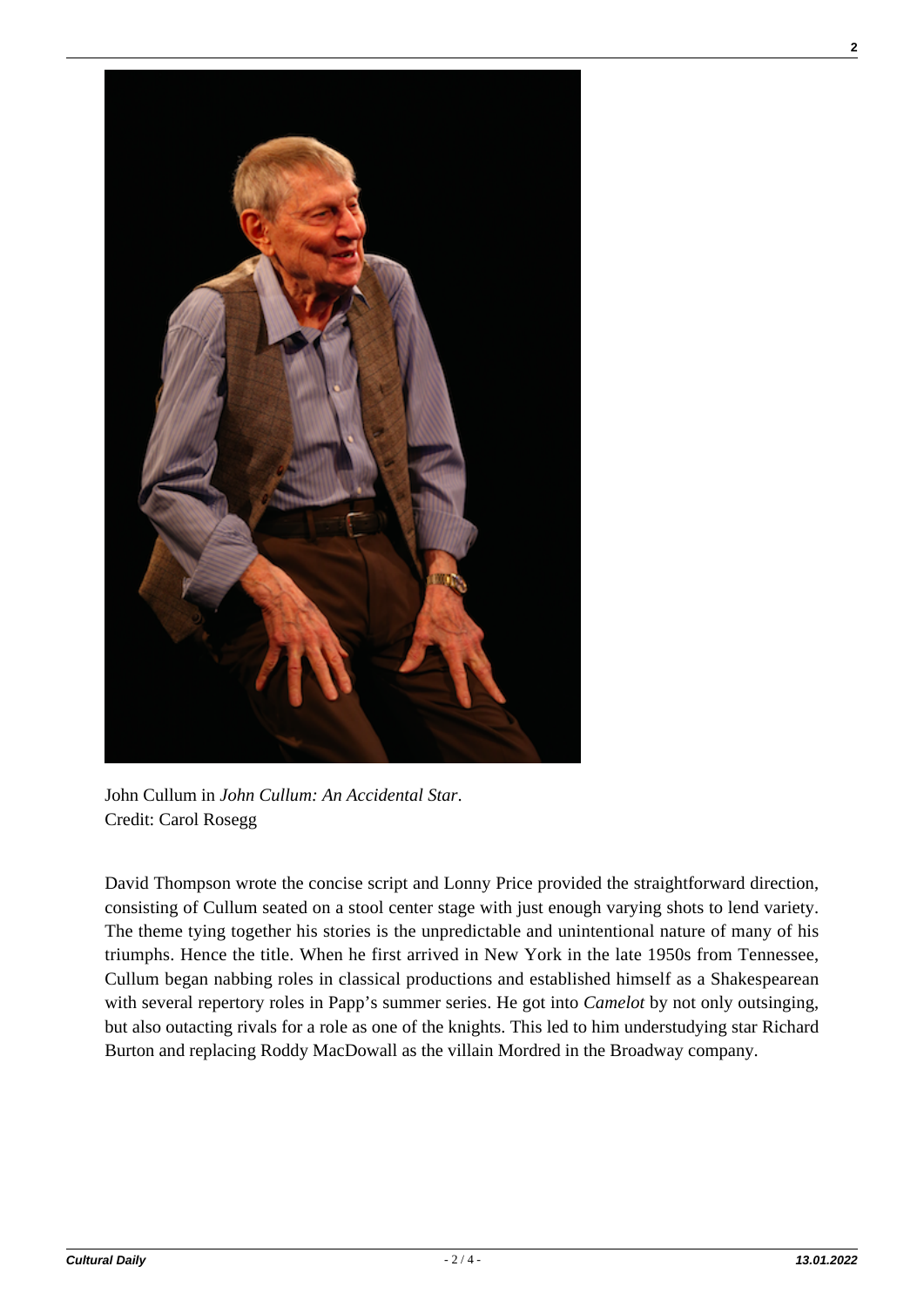

Music director Julie McBride with John Cullum in *John Cullum: An Accidental Star.* Credit: Carol Rosegg

Also in the "accidental" category, Cullum's leading man roles in *On a Clear Day You Can See Forever* and *Shenandoah* were originally intended for Louis Jourdan and Jack Palance respectively. I loved Cullum's description of Palance's voice as wispy and slightly sinister, all wrong for the warm Charlie Anderson, a Civil War patriarch determined to keep his Virginia family out of the conflict. He includes juicy tidbits about the making of both shows as well as the flop *We Take the Town* which starred a miscast Robert Preston as Pancho Villa and closed out of town. Cullum soulfully warbles a sweet love song from that misbegotten venture, and explains that the songwriters refused to make necessary changes resulting in a shuttering before reaching New York. We also learn about his initial unfavorable reaction to the satiric musical *Urinetown*. He eventually took on the show moving from Off-Off-Broadway to on, demonstrating Cullum was always willing to take big risks and not settle for reviving the familiar.

Cullum's voice may be a tad wobbly, but it retains its rich texture and emotive power. His rendition of "Come Back to Me" from *On a Clear Day* still thrills with urgent passion and humor. His narrative tone is folksy and inviting. The only flaw here is Cullum is such a nice guy, he doesn't indulge in any nasty show-biz gossip, not even over Madeline Kahn's departure from *On the Twentieth Century* only a month after the opening. I also would have liked more info on Cullum's non-musical roles in such productions as the Richard Burton *Hamlet*, the ill-fated Burton-Elizabeth Taylor *Private Lives,* Arthur Miller's *All My Sons*, Tracey Letts' *August: Osage County* and the nuclear-holocaust TV movie *The Day After*. Despite TV and film roles such as the CBS series *Northern Exposure,* Cullum is one of the few male leading men whose main media is the theater plus he's the one of the few from the Golden Age of Musicals still working today. This entertaining retrospective affords a rare overview of not just one superlative performer's career, but also a look back at the development of the art form over three-quarters of a century.